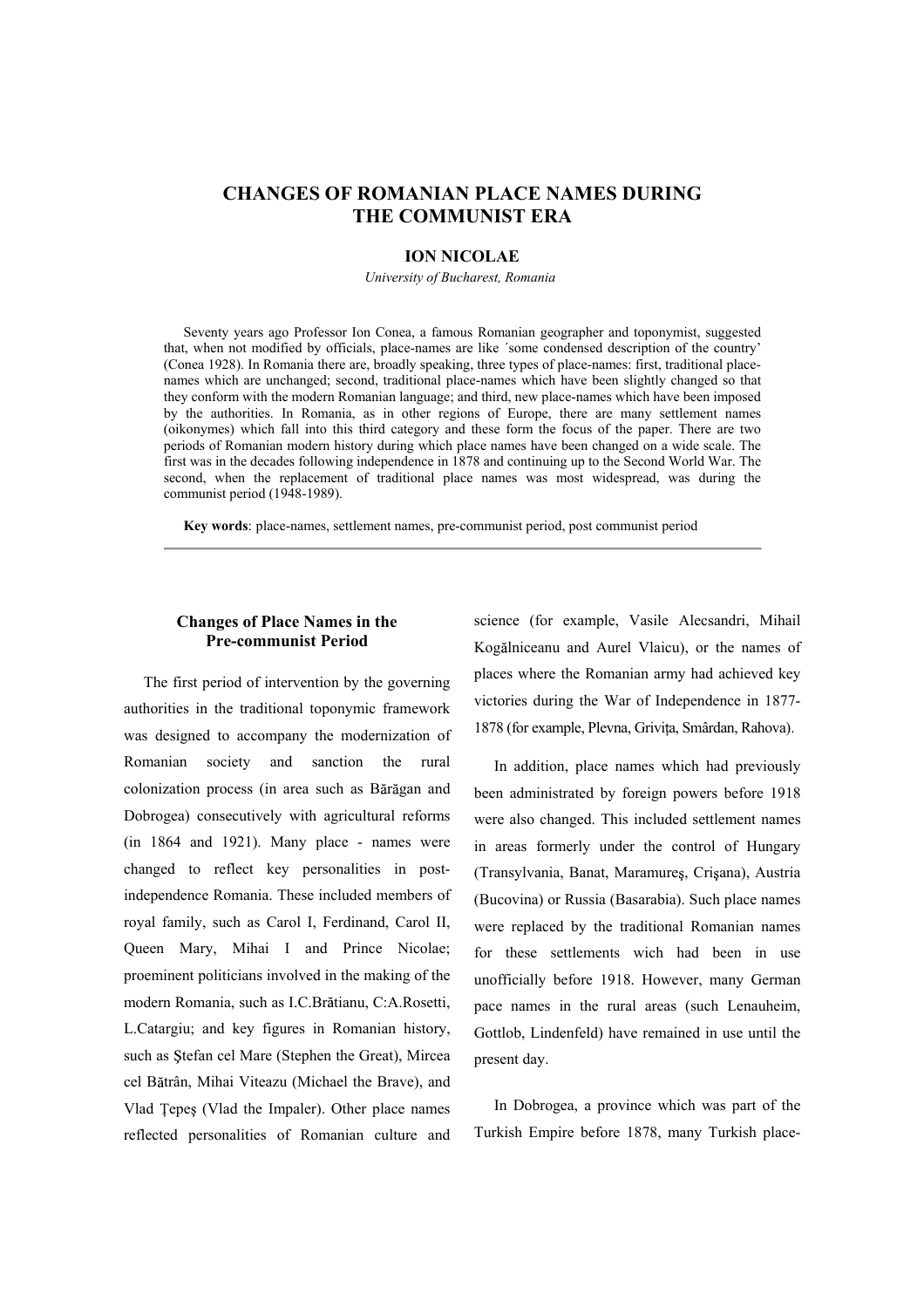names were preserved for almost half a century (until the 1920s) in spite of a significant decline in the Islamic population of this region, most of whom chose to emigrate voluntarily to the remaining Turkish territory in Europe. In the 1920s most Turkish place-names in Dobrogea were changed to Romanian ones, since Romanians were now the dominant ethnic group making up over two-thirds of the region's population.

## **Changes of the Place Names in the Communist Period**

The changing of place-names began immediately after the Communist Party had taken power (1947- 1948). As part of the complex mechanism which aimed to change totally Romanian society according to communist principles, local administration (including official place names) was used as a propaganda tool. Some new place-names were imposed by the central authorities, although the responsibility for changing place-names belonged to local authorities. The new names reflected key historical figures, such as leaders of feudal riots and the leaders of revolutions in 1821 and 1848, and important local communists and socialists. Examples of such place-names are Gheorghe Doja (a Szekler leader of the Transylvanian peasants revolt of 1514); Tudor Vladimirescu (the leader of a national revolt in Wallachia in 1821); Horia, Closca and Crisan (leaders of the Transylvanian peasants revolt of 1784); Nicolae Bălcescu (a left-wing leader of the revolution of 1848). All these place-names have remained in use until the present day. Other places were renamed after key figures from the illegal period of the Romanian Communist Party (1924-1944). These included Elena Pavel, Vasile Roaită, Ada Marinescu and Filimon Sârbu. Other places were named after other important socialists, such Leonte Filipescu, I.C.Frimu and Stefan Gheorghiu. A further category of new place-names reflected key dates associated with the communist take over of power such as 23 August (1944), 6 March (1945), 30 December (1947) and 11 June (1948). Other names simply reflected communist ideals, such Progresul (progress), Libertatea (freedom) and Victoria (victory).

In the 1950s the names of important international communist leaders, such as Stalin, E. Thelmann, K. Gottwald, G. Dimitrov and Mao Ze Dong, were also used as place names. These were mostly used for microtoponymes (that is, the names of urban districts, streets or industrial units) rather then settlement names. Even the names of Russian military chiefs (such as A. Suvorov and R. Malinovsky) were used as place-names, giving a clear indication of the strong influence of the Soviet Union on events in Romania during that period.

A specific feature of the 1950s was foundation of new villages in the Bărăgan region (in the thinly settled eastern part of the Romanian plain). This area was populated largely by families which until 1956 were exiled from the settlements located near to the border with Yugoslavia (Banat and southwestern Oltenia) and with political prisoners until 1964. These new settlements were placed near to already existing villages and used existing names but with the determinative "noi" (new) added (such as Roseții Noi, Feteștii Noi and Mărculeștii Noi). One of the newly built villages  $-$  Lătești  $-$  was given the shape of the communist symbol (hammer and sickle). It was inhabited by some important Romanian cultural figures such as A: Marino and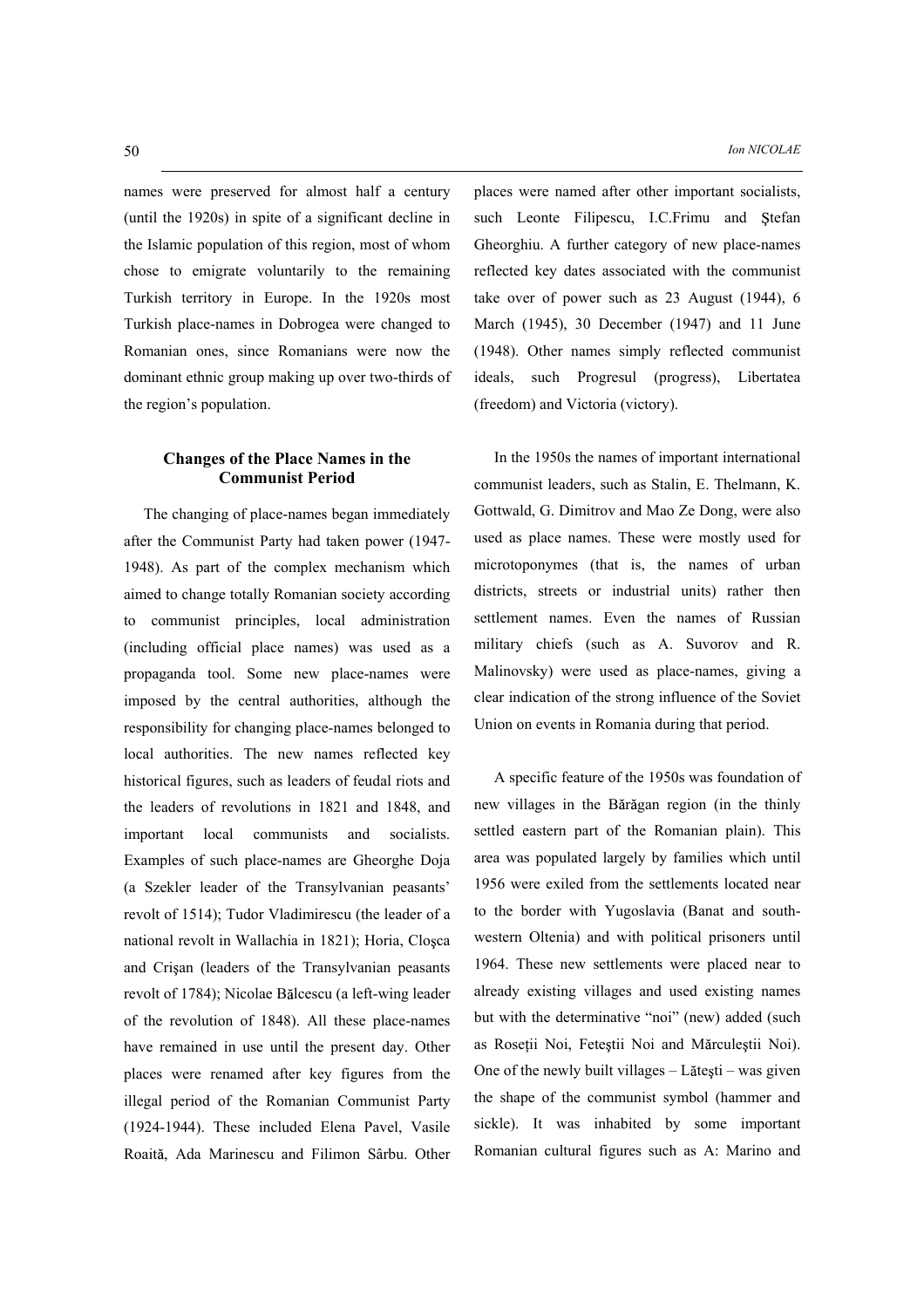P.Goma (who was expelled to France in 1977). In addition, two villages were given the names of birds which were protected by law (Pelicani and Dropia), perhaps reflecting the sense of humor of the communist authorities! Most of these villages were destroyed after 1964 and their inhabitants allowed to return home after many years if internal exile. Similarly, their place-names also vanished and are only preserved on topographic maps from that time.

It is interesting to observe that in the 1960s almost all place-names connected to communist heroes and leaders disappeared. They were replaced by ancient, traditional place-names. One notable exception was Gheorghe Gheorghiu-Dej (named after the first ruler of communist Romania) which was the name imposed by law in 1965 on the new town built in the 1950s near the village of Onesti in the county of Bacău.

After 1964 the authorities began to use new place-names wich were directly inspired by nature of physical environment (such as relief, hydrology and vegetation), although many such names had little connection with the settlement's environment. These included named such as Stejaru (oak), Izvoarele (springs), Crâng/Rediu (young forrest) and Poiana (clearing).

In any analysis of the modification of placenames (whether traditional or more recent) those place-names which were removed from the toponymic frame of the country are as important as those which are added. The erasing of the placenames can be considered with respect to political, religious, social, economic, ethnic, ethical and aesthetic criteria.

The political agenda of communism required the elimination of all place-names belonging to people or institutions which did not fit the 'communist standard'. Thus, all names connected with the royal family, great politicians (even those who contributed to the establishment of the modern Romanian state) and with traditional institutions (such as the police) vanished. With the exception of micro-toponymes  $-$  such as the names of urban streets – these have not returned, even after December 1989.

Similarly, the communist authorities changed all place-names with religious connection following Lenin's slogan that 'religion is the opium of the people'. Place names were also changed when they did not accord with the social and economic agenda of communism. Those names which recalled the social problems of the past, such as Golani (beggars) or Salahori (hard manual labourers) were eradicated. Other names which suggested infertile land were also deemed to be inappropriate and were changed.

The communist authorities also largely eliminated place-names which alluded to, or maintained, ethnic tension or discrimination between Romanians and gypsies or other minorities. Thus, old place-names which alluded to gypsies (such as Lingurari, Ursari, Țigănia), Hungarians (such as Unguri) or Russians (such as Geaferca Rusă, Cotu Rusi) were changed in the 1950s and 1960s.Ethical considerations demanded the removal of place-names which were considered to affect the dignity of the inhabitants. Although this took place before 1948 it was systematically applied after 1964.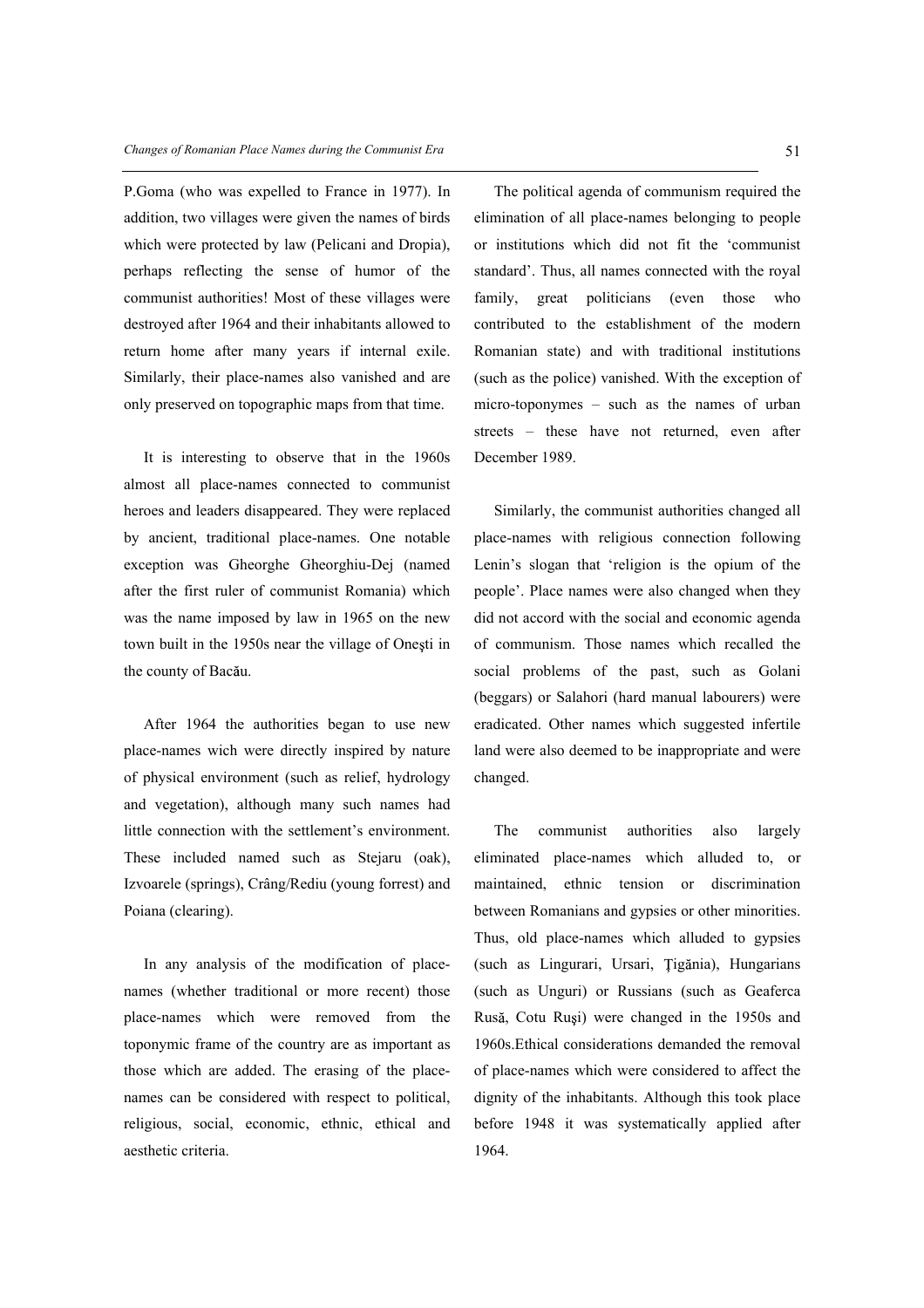Finally, aesthetic criteria demand the elimination of place-names which were considered 'ugly'. These included names which were considered to invoke fear among the population such as Balaurul (the dragon), Oasele (bones) and Sângeroasa (bloody). Other names which referred to the animals considered 'unfit' by local authorities were removed on the grounds that were inappropriate names for a community. These included Valea Boului (bull's valley), Bivolu (buffalo), Valea Porcului (pig's valley).

The changing of place-names by the communist authorities varied spatially within Romania. It was most pronounced in the east (Moldavia) and southeast (Dobrogea and Bărăgan) part of the country. Since these regions were settled relatively late the names of the many rural settlements reflected the pre-communist regime, and the communist authorities were particularly concerned to change such names. Some villages in Doborgea have changed their names many times over the past century. For example, the village of Nufăru, located near the Danube delta, was successively named Prislav (its original name), Principesa Elena (a member of the royal family) until 1948, and Ada Marinescu (a communist heroine) between 1948 and 1964.

There were two major consequences of the changes to place-names during the communist period. First, such changes marked a clear break between the past and the present. A place-name is proof of continuity, of inhabitancy, of a settlement. The communist project was to rebuild Romanian society and to mould it according to communist dogma. To do this involved trying to eliminate connection with the past: one communist-era slogan was 'a new man into a new world'. Making changes to place-names was one of the most obvious ways of marking the presence of a new order. Second, the changes to place-names imposed by the communist authorities dramatically decreased the range of the toponymic frame in Romania. The great variety of former place-names which had reflected a wide range of natural conditions and interactions between communities and their local environment was lost. The 'official' toponimy of the communist era had a obvious arbitrary character, resulting either from the introduction of semantically abstract place-names (such as Libertatea or Progresul), or the restriction of compound place-names to determinative forms. Thus Poșta Berheciului (Berheci's post office) became simply Posta, while Poiana Alma sului (Almas' clearing) became simply Poiana.

#### **Changes of Place Names in the Post-communist Period**

Following the collapse of communism in December 1989 there have been further changes to Romanian place-names. The situation is as follows: all place-names which clearly reflected events or personalities from the communist regime were changed. Most reverted to their previous names. Thus Gheorghe Gheorghiu-Dej (in Bacău county) became Onesti, Dr. Petru Groza (in Bihor county) became Stei; 23 August (in Tulcea county) became Zaclău (and later I.C. Brătianu); 30 Decembrie (in Ilfov county) became 1 Decembrie (after the new Romanian national day). Other former place-names were revived. Thesee included Coronini (in Caraş-Severin county), formerly called Pescari (fishermen); Jurilovca (in Tulcea county) previously called Unirea (union); and Murighiol (in Tulcea